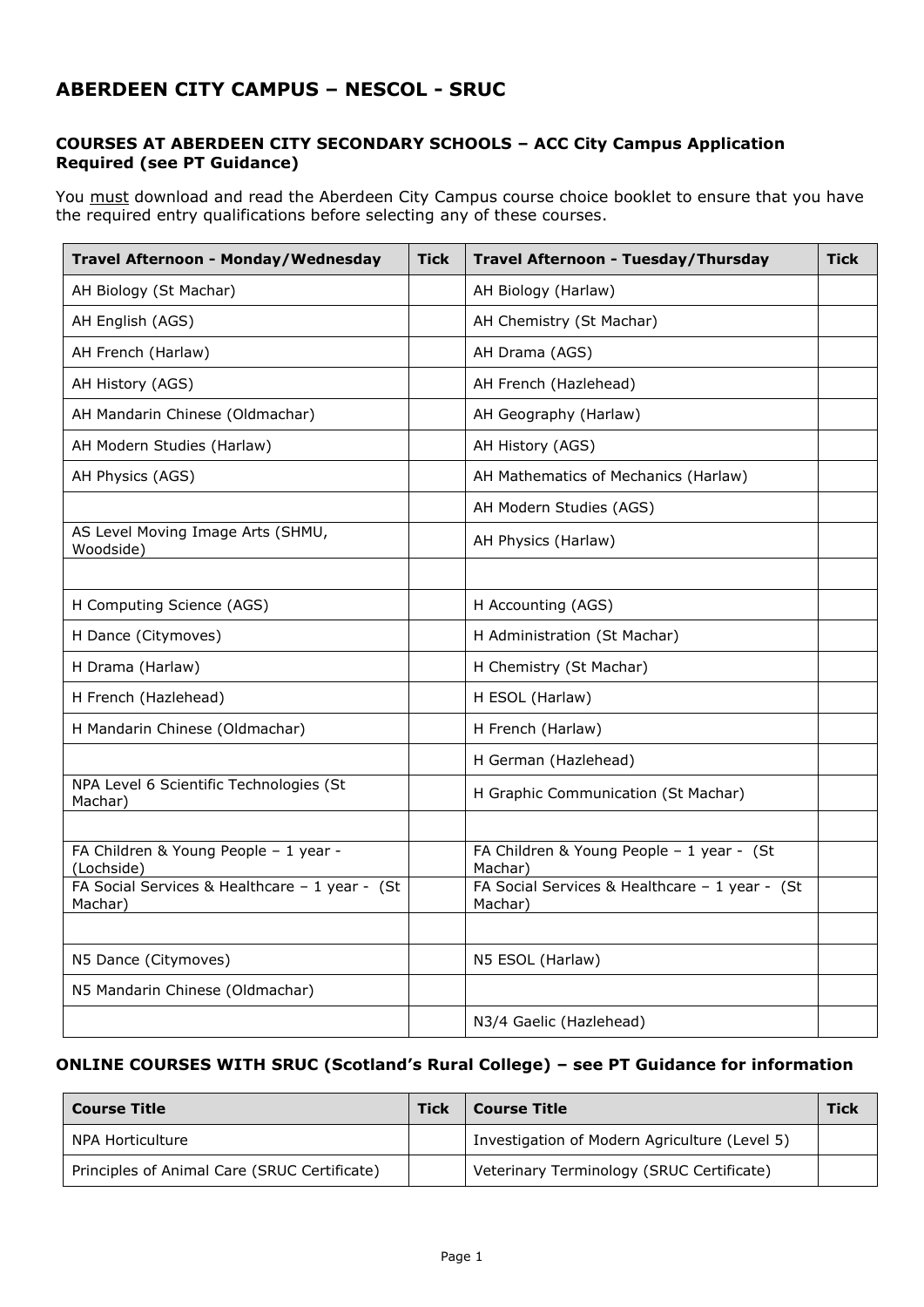## **COURSES AT NESCOL – NESCOL Online Application to be completed (see PT Guidance for information)**

| <b>Course Title</b>                                                              | <b>SCQF</b><br>Level | <b>Time</b>              | <b>Venue</b>                | <b>Further Information</b>                                                                     | <b>Tick</b> |
|----------------------------------------------------------------------------------|----------------------|--------------------------|-----------------------------|------------------------------------------------------------------------------------------------|-------------|
| <b>NPA PHOTOGRAPHY</b>                                                           | 5                    | MON/WED - 14.00:16.30    | ABERDEEN CITY CAMPUS        | https://www.nescol.ac.uk/courses/npa-photography/                                              |             |
| NPA DIGITAL MEDIA                                                                | 6                    | TUE/THU - 14.00:16.30    | ABERDEEN CITY CAMPUS        | https://www.nescol.ac.uk/courses/npa-art-and-design-digital-<br>media-scgf-level-6/            |             |
| INTRO TO FASHION BUSINESS                                                        | 6                    | MON/WED - 14.00:16.30    | <b>ABERDEEN CITY CAMPUS</b> | https://www.nescol.ac.uk/courses/introduction-to-fashion-<br>business/                         |             |
| INTRO TO CREATIVE TEXTILES                                                       | 6                    | TUE/THU - 14.00:16.30    | ABERDEEN CITY CAMPUS        | https://www.nescol.ac.uk/courses/sqa-units-in-creative-textiles-<br>and-garment-manufacture/   |             |
| FA CREATIVE AND DIGITAL MEDIA<br>- TWO YEAR MODEL (YEAR ONE)                     | 6                    | TUE/THU - 14.00:17.00    | ABERDEEN CITY CAMPUS        | https://www.nescol.ac.uk/courses/foundation-apprenticeship-<br>creative-and-digital-media/     |             |
| FA ACCOUNTANCY - ONE YEAR<br><b>MODEL</b>                                        | 6                    | MON/WED - 14:00:17:00    | <b>ABERDEEN CITY CAMPUS</b> | https://www.nescol.ac.uk/courses/foundation-apprenticeship-<br>accountancy/                    |             |
| C&G HAIR AND BEAUTY SECTOR<br>(BEAUTY)                                           | $\overline{4}$       | TUE/THU - 14.00:16.30    | ABERDEEN CITY CAMPUS        | https://www.nescol.ac.uk/courses/city-and-quilds-level-1-units-<br>in-beauty-therapy/          |             |
| C&G HAIR AND BEAUTY SECTOR<br>(HAIR)                                             | $\overline{4}$       | MON/WED - 14.00:16.30    | ABERDEEN CITY CAMPUS        | https://www.nescol.ac.uk/courses/city-and-quilds-level-1-units-<br>in-hairdressing/            |             |
| C&G HAIR AND BEAUTY SECTOR<br>(HAIR)                                             | $\overline{4}$       | TUES/THURS - 14.00:16.30 | ABERDEEN CITY CAMPUS        | https://www.nescol.ac.uk/courses/city-and-guilds-level-1-units-<br>in-hairdressing/            |             |
| SFW UNIFORMED AND EMERGENCY<br><b>SERVICES</b>                                   | $\overline{4}$       | TUE/THU - 14.00:16.30    | ABERDEEN CITY CAMPUS        | https://www.nescol.ac.uk/courses/skills-for-work-national-4-<br>uniformed-services/            |             |
| NPA EXERCISE AND FITNESS<br>LEADERSHIP                                           | 6                    | MON/WED - 14.00:16.30    | <b>ABERDEEN CITY CAMPUS</b> | https://www.nescol.ac.uk/courses/npa-exercise-and-fitness-<br>leadership/                      |             |
| FA SOCIAL SERVICES (CHILDREN<br>AND YOUNG PEOPLE) - ONE YEAR<br>MODEL            | 6                    | TUE/THU - 13.30:16.30    | ABERDEEN CITY CAMPUS        | https://www.nescol.ac.uk/courses/foundation-apprenticeship-<br>children-and-young-people/      |             |
| FA SOCIAL SERVICES (CHILDREN<br>AND YOUNG PEOPLE) - TWO YEAR<br>MODEL (YEAR ONE) | 6                    | TUE/THU - 13.30:16.30    | ABERDEEN CITY CAMPUS        | https://www.nescol.ac.uk/courses/foundation-apprenticeship-<br>children-and-young-people/      |             |
| SFW EARLY EDUCATION AND<br><b>CHILDCARE</b>                                      | 5                    | MON/WED - 14.00:16.30    | ABERDEEN CITY CAMPUS        | https://www.nescol.ac.uk/courses/skills-for-work-national-5-<br>early-education-and-childcare/ |             |
| SFW EARLY EDUCATION AND<br>CHILDCARE                                             | 5 <sup>5</sup>       | TUE/THU - 14.00:16.30    | ABERDEEN CITY CAMPUS        | https://www.nescol.ac.uk/courses/skills-for-work-national-5-<br>early-education-and-childcare/ |             |
| <b>SFW HEALTH SECTOR</b>                                                         | 5                    | MON/WED - 14.00:16.30    | ABERDEEN CITY CAMPUS        | https://www.nescol.ac.uk/courses/skills-for-work-national-5-<br>health-sector/                 |             |
| FA SOCIAL SERVICES AND<br>HEALTHCARE - ONE YEAR MODEL                            | 6                    | MON/WED - 14.00:17.00    | ABERDEEN CITY CAMPUS        | https://www.nescol.ac.uk/courses/foundation-apprenticeship-<br>social-services-and-healthcare/ |             |
| FA SOCIAL SERVICES AND<br>HEALTHCARE - TWO YEAR MODEL<br>(YEAR ONE)              | 6                    | MON/WED - 14.00:17.00    | ABERDEEN CITY CAMPUS        | https://www.nescol.ac.uk/courses/foundation-apprenticeship-<br>social-services-and-healthcare/ |             |
| <b>NPA COMPUTER GAMES</b><br>DEVELOPMENT                                         | $\overline{5}$       | TUE/THU - 14.00:16.30    | ABERDEEN CITY CAMPUS        | https://www.nescol.ac.uk/courses/computer-games-<br>development-2/                             |             |
| FA COMPUTER HARDWARE AND<br>SYSTEMS - ONE YEAR MODEL                             | 6                    | MON/WED - 14.00:17.00    | ABERDEEN CITY CAMPUS        | https://www.nescol.ac.uk/courses/foundation-apprenticeship-it-<br>hardware-system-support/     |             |
| FA COMPUTER HARDWARE AND<br>SYSTEMS - TWO YEAR MODEL<br>(YEAR ONE)               | 6                    | MON/WED - 14.00:17.00    | ABERDEEN CITY CAMPUS        | https://www.nescol.ac.uk/courses/foundation-apprenticeship-it-<br>hardware-system-support/     |             |